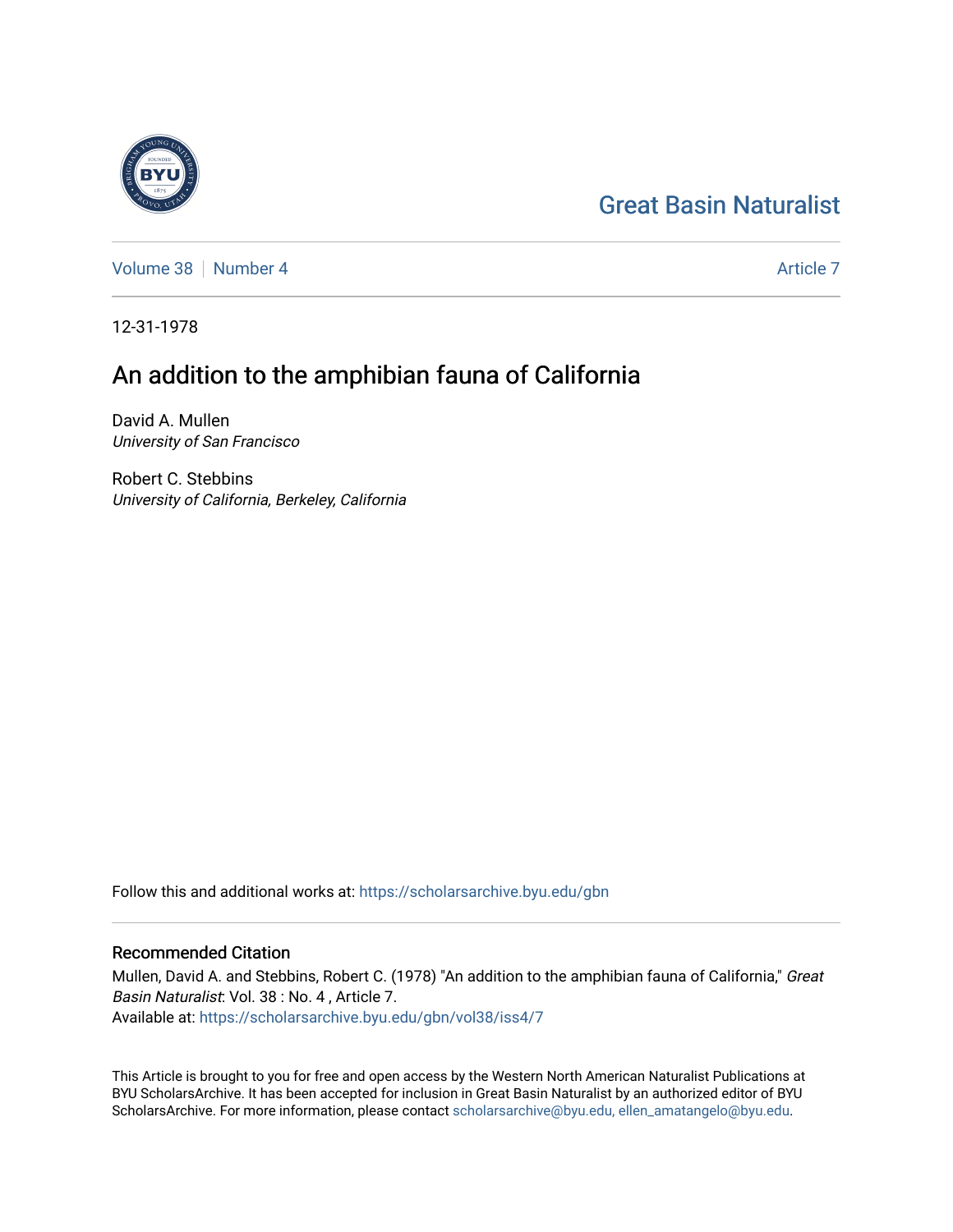## AN ADDITION TO THE AMPHIBIAN FAUNA OF CALIFORNIA

David A. Mullen' and Robert C. Stebbins'

Abstract.— a population of salamanders of the genus Ambystoma has been found at Grass Lake, Siskiyou County, in Northern California. A five-year study has established that the salamanders are reproducing successfully and may represent a relictual population of native amphibians. The Grass Lake area has a sparse human population, which may help to explain how this secretive amphibian could have escaped notice. Attempts to de termine the taxonomic position of the Grass Lake salamander, through comparisons of body measurements and coloration with those of other western ambystomatids, were inconclusive. These comparisons suggest, however, a close relationship with the geographically most proximate subspecies, A.t. californiense Gray and A.t. melanostictum Baird. Grass Lake is near the midpoint of <sup>a</sup> gap area of approximately 800 km that separates these subspecies. Regardless of the origin of the population, it must now be listed as an established addition to the amphibian fauna of California.

An adult ambystomid salamander was col lected at Grass Lake, Siskiyou County, California, on 19 October 1969. The specimen was tentatively identified as a California ti ger salamander, Ambystoma tigrinum cali forniense Gray, though its coloration and lo cation more than 500 km north of the northernmost portion of the known range of this subspecies in the San Francisco Bay re gion did not strongly support this identification. Large numbers of these animals were observed three days earlier by Mr. John Q. Hines, a long-time resident and naturalist in the area. This was the first time that he had seen salamanders at the lake. The animals were crossing the road, moving away from the lake during the first heavy rain of the year.

The California tiger salamander occurs in central California, west of the crest of the Sierra Nevada from Sonoma County in the north to Santa Barbara County in the south (Stebbins 1966). It is found in foothill and valley grassland habitats from near sea level to approximately <sup>1200</sup> m elevation. The California form is distinguished from other western subspecies by its distinctive color pattern of oval, or bar-shaped, white, cream, or yellow spots on a black background color. It is isolated from the others

by great distances, there being no representatives of the species known from the west em part of the Great Basin south of the Columbia River area or in the Sonoran Desert.

The northern Great Basin, however, is oc cupied by the subspecies A.t. melanosticum Baird whose nearest populations along the Columbia River are found approximately 432 km north of Grass Lake. The coloration of this subspecies differs considerably from that of the Grass Lake animal.

The Grass Lake discovery initiated a five year study of the area from October 1969 to October 1974, during which time many additional individuals were found. This pa per reports the results of that study and at tempts to illucidate the circumstances which could have permitted the undetected existence of such a large amphibian in the area. Comparisons of morphological data with those of other western subspecies of A. trigrinum are presented to suggest possible taxonomic relationships.

## **HABITAT**

Grass Lake is at an elevation of <sup>1555</sup> m in a shallow depression between Deer and Goosenest Mountains in the Cascade Range of northern California. U.S. Highway 97

<sup>&#</sup>x27;Department of Biology, University of San Francisco, San Francisco, California 94117.

<sup>&#</sup>x27;Museum of Vertebrate Zoology, University of California, Berkeley, California 94720.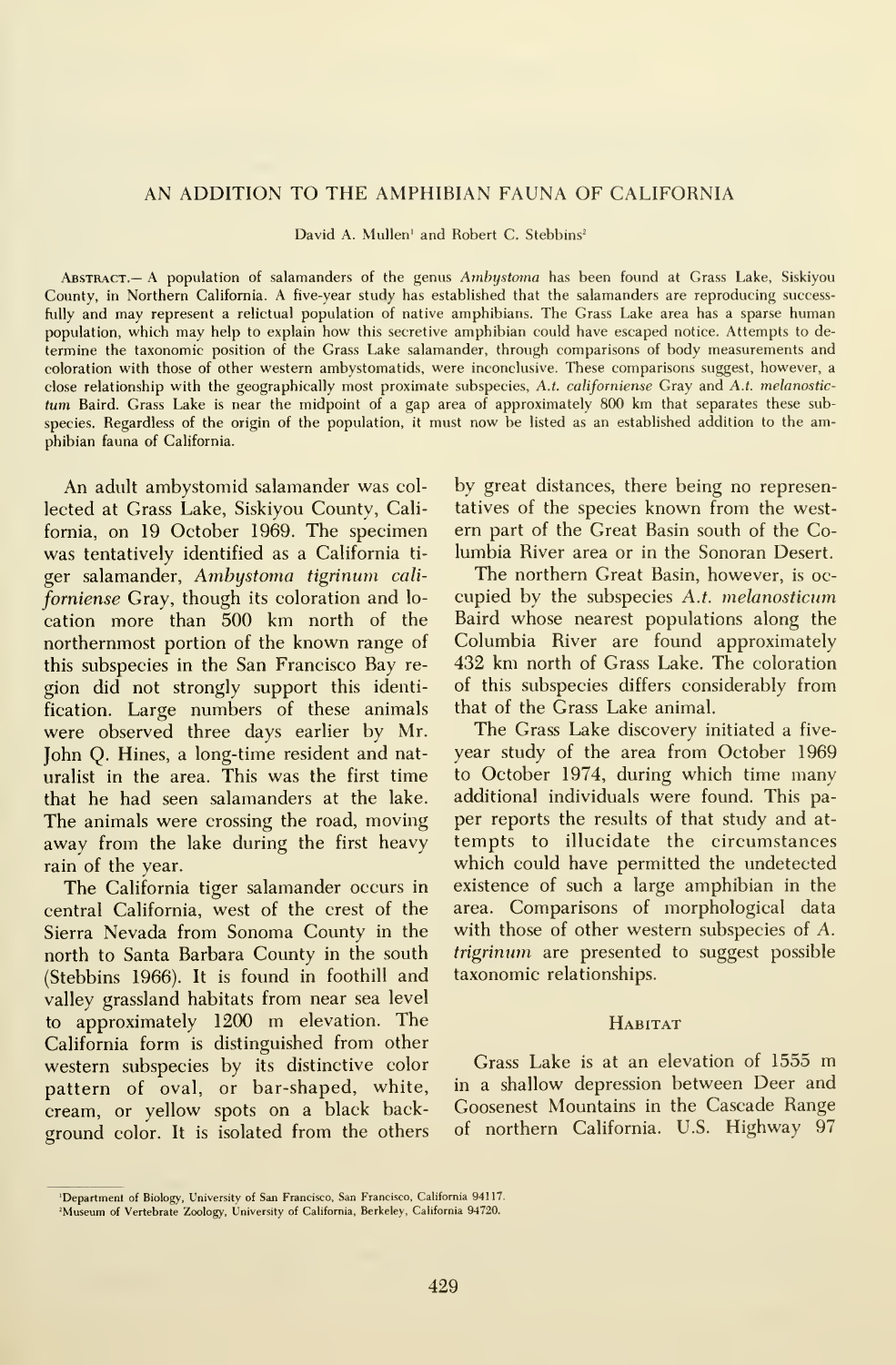crosses the lake approximately 34 km northeast of the town of Weed, California. This two-lane highway, built across the lake on a bed of earth and volcanic rock, was completed in May 1932 (Anonymous 1932a). It is a well-used roadway between central California and southeastern Oregon and carried 100 to 300 vehicles per day from its earliest days (Anonymous 1932b), a figure greatly exceeded today.

A rail line parallels the southern margin of the lake with a spur northward into the lake for a short distance. This spur was probably used to obtain water for steam engines, and a small area immediately around its terminus was dredged to a depth of <sup>1</sup> to 2 m, forming a basin which held water in all months of the year since its construction in September 1906. Except for a small cattle ranch and highway maintenance and U.S. Forest Service stations at the western end of the lake, there is no nearby human habitation.

The size of the lake varies greatly, depending upon seasonal precipitation and the flow of two small streams. Bear Wallow and Dairy Creeks, which empty into its northern side. When filled by spring runoff, the lake, situated in a closed basin, measures 4.25 km along its east-west axis, 1.75 km at its widest point. Its contour is very regular, except for the dredged area near the rail spur, which has a maximum depth of 1.5 m. The shoreline slopes gently into the lake around most of its perimeter.

The level of the lake can be controlled by regulating the flow of water into a vol canic vent, approximately <sup>6</sup> m in diameter, situated near the south-central shore. This drain has been encircled by an earthen dam to prevent natural drainage. The dam is breeched at two points by ditches which, when opened, can drain the lake completely to permit the grazing of cattle. The pres ence of this vent indicates that the lake may have formed in the remains of an old volcanic caldera. Attempts to trace the route of the effluent from this vent, using marker dyes, were unsuccessful.

Much of the lake bed supports <sup>a</sup> dense growth of tule bulrush, Scirpus acutus, which attains an average height of about <sup>1</sup> m. When the lake is drained, <sup>a</sup> mixture of native and introduced grasses and sedges grow under the Bulrush, providing the primary source of forage for cattle. There are small stands of common cat-tail, Typha latifolia, in the extreme western portion of the lake where somewhat deeper water occurs.

A narrow strip of heavily grazed land, grown to grasses and sedges separates the lake from the forested hill sides of mixed western juniper, Juniperus occidentalis, and yellow pine, Pinus ponderosa. The understory of the forest is primarily rabbit brush, Chrysothaminus nauseosus, and manzanita, Arctostaphylas viscida.

The lake is used for breeding and nesting by a wide variety of resident and migratory birds. Large wading birds, including the great blue heron and common egret, fre quent the lake and probably prey heavily on reptiles and amphibians since there are no fish in the lake.

The Pacific tree frog, Hyla regilla Baird & Girard, long-toed salamander, Ambystoma macrodactylum Baird, and western toad, Bufo horeas Baird & Girard, are found in or near the lake, and the common garter snake, Thamnophis sirtalis L., is abundant. The burrows of the meadow vole, Microtus montanus (Peale), the western Mole, Scapanus latimanus (Bachman), and the pocket gopher, Thomomys umbrinus leucodon Merriam, are found around the lake and extend into it when it is drained. The salamanders probably use these mammal burrows as un derground refuges.

Climatological data from the U.S. Department of Commerce Weather Station lo cated at the nearby Mount Hebron ranger station indicates that the area has a mild climate for a mountain region. The weather at Grass Lake during this study was characterized by moderately warm summers, with <sup>a</sup> high mean monthly temperature of 17.3 C in July. The lake basin is subject to inter mittent freezing and light snow from late October to early March, with a low mean monthly temperature in January of -4.0 C. Though the mean annual temperature of 6.5 C at Grass Lake did not differ greatly from the 9.0 C temperature recorded at Weed, only 34 km to the southwest, the difference in total precipitation at these two sites is striking. The mean annual precipitation at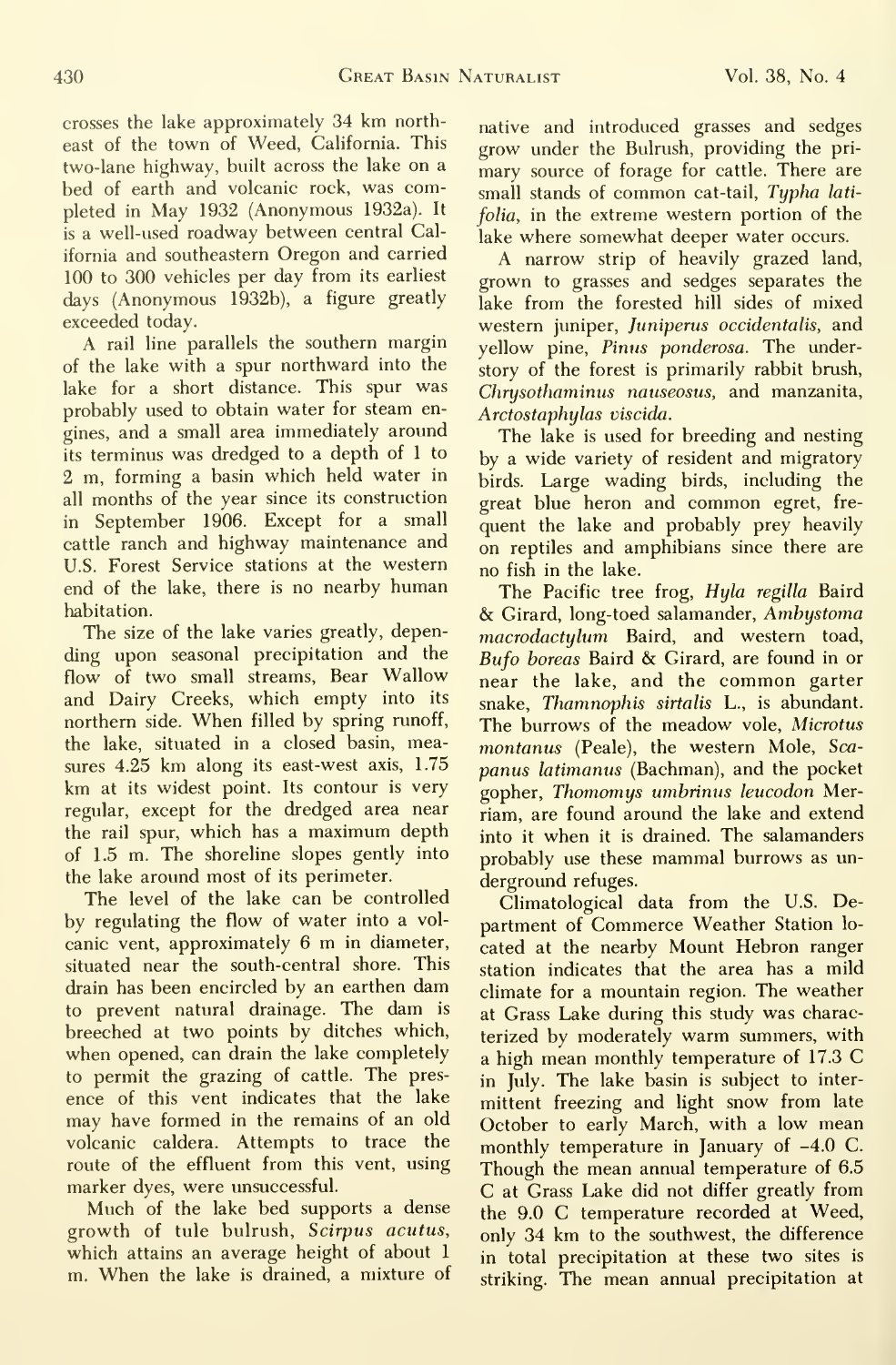Grass Lake during this five-year study was 35.9 cm compared to the 68.8 cm recorded at Weed during the same interval. This variation in precipitation over so short a dis tance illustrates the tremendous influence exerted over local weather patterns by the <sup>4317</sup> m Mount Shasta. Most of the precipitation falls in the form of rain during the winter and spring months of October through April. Summer thunderstorms ac count for a small portion of the total but can influence the level of Grass Lake significantly during critical summer periods.

### **METHODS**

Because of the great distance from San Francisco to the study area and the diffi culty experienced in finding specimens of the Grass Lake salamander, collecting trips were conducted mainly in October to coincide with the expected fall migration. Table <sup>1</sup> summarizes the conditions at Grass Lake and the collections made during this study. This information is presented to illustrate the difficulty encountered in our attempts to observe and collect specimens from a population we knew existed in the area. These difficulties offer some evidence, we believe, that this population may have exist ed, undetected in the area for a long time.

## Preserved Material

Preserved material from the Grass Lake population was compared with that loaned by various western university museums. Loan materials were usually of random col lections from widely scattered locations and often contained representatives of more than one subspecies of A. triginum. For the purpose of this study, unidentified speci mens were designated members of a particular subspecies if the collection site was within the range of that subspecies according to the range maps of Stebbins (1966). Figure <sup>1</sup> (modified from Stebbins 1966) shows the areas from which the materials used in this study were collected and the subspecies to which they belonged.

Only data from fully transformed, adult specimens were compared. There was a general paucity of adult material available, with most loan collections composed of a few adults among large numbers of larvae. The difficulties encountered by the authors in obtaining adult specimens from the Grass Lake population suggest the reason for the

|      | Date          | Water<br>level | Weather conditions                                              | Specimens<br>collected              |
|------|---------------|----------------|-----------------------------------------------------------------|-------------------------------------|
| 1969 | October 19    | Low            | Freezing with snow and ice present                              | $1$ (live)                          |
|      | December 8    | Low            | Snowing, no ice present                                         | $1$ (live)                          |
|      | December 21   | Low            | Clear with freezing temperatures                                | $4$ (live) $^{\circ}$<br>$1$ (dead) |
| 1970 | April 3-4     | High           | Clear, warm, and sunny                                          | $1$ (live)<br>$1$ (dead)            |
|      | October 21    | Low            | Clear and dry                                                   | none                                |
| 1971 | October 22    | High           | Raining and warm                                                | $1$ (live)                          |
|      | October 23-25 | High           | Snow with melting snow present                                  | $1$ (live)<br>$1$ (dead)            |
| 1972 | October 13-15 | High           | Clear and dry, cold                                             | none                                |
|      | October 27-29 | High           | Clear and dry, cold                                             | none                                |
| 1973 | October 13-14 | Low            | Clear and dry, warm                                             | none                                |
|      | October 20-22 | Low            | Overcast with freezing temperatures                             | none                                |
| 1974 | October 27    | High           | Raining with temperatures just above<br>$27$ (live)<br>freezing |                                     |

TABLE 1. Summary of observations and collections at Grass Lake, Siskiyou County, California.

\*Collected by Dr. John O. Sullivan, Department of Biology, Southern Oregon College, Ashlund, Oregon.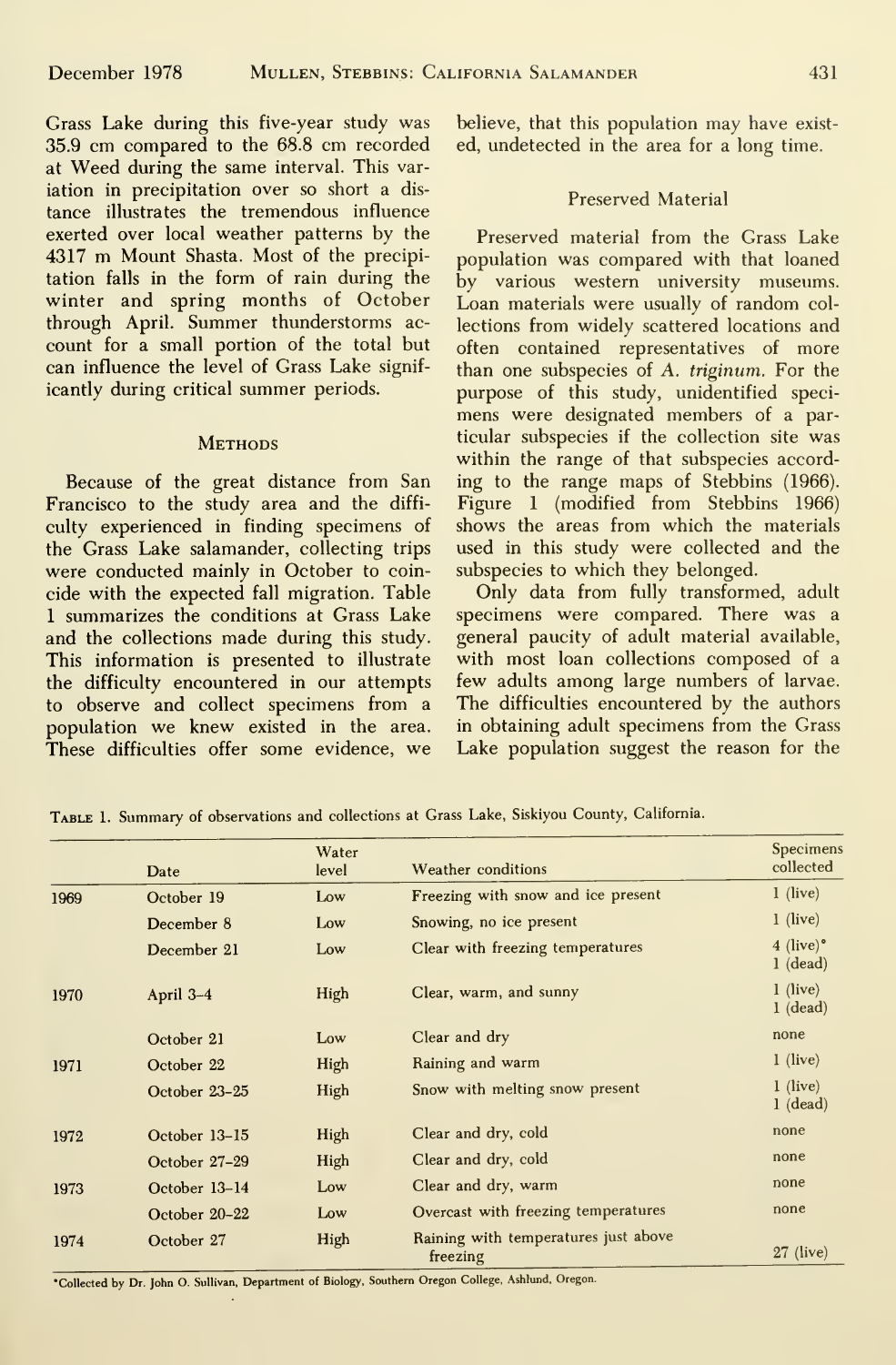scarcity of adult material in other collec-<br>the posterior angle of the mouth: head<br>tions.

eluded: total body length, snout to tail tip; of skin at the base of the skull; and the po-<br>snout-vent length, from lower jaw to the sition of the eyes, distance between the in-

the posterior angle of the mouth; head<br>Data taken from preserved materials in-<br>length, from the tip of the snout to the fold Data taken from preserved materials in-<br>cliength, from the tip of the snout to the fold<br>cluded: total body length, snout to tail tip; of skin at the base of the skull; and the position of the eyes, distance between the in-



Fig. 1. Map of the western United States showing the distribution of the subspecies of Ambystoma tigrinum (adapted and modified from Stebbins 1966.)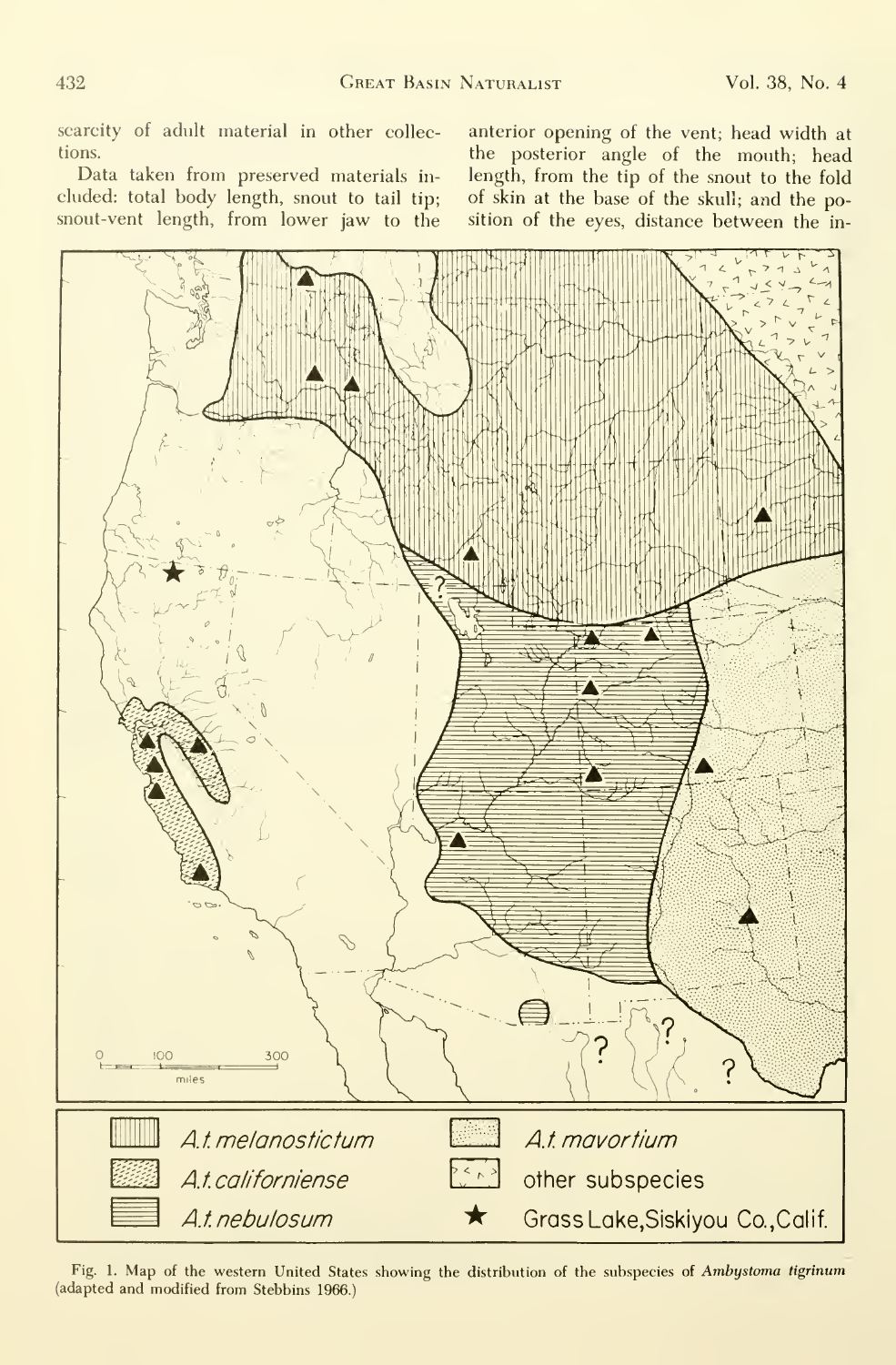nermost eyelid margins. All measurements were taken with calipers to the nearest 0.1 mm. Colors and patterns of coloration were also noted for live and preserved specimens.

## **RESULTS**

Body measurements.—Measurements for western subspecies of A. tigrinum are pres ented in Table 2. Unfortunately, few adult specimens are available in collections and collecting efforts vary greatly. In southern populations of nebulosum Hallowell, for in stance, almost all of the adult material available was collected at a single location and time. Allowing for these intrinsic sources of error, however, the Grass Lake salamander seems to more closely resemble the slightly smaller californiense and slightly larger melanostictum than it does the other geographically proximate subspecies nebulosum and mavortium Baird. If arranged in ascending order, the various measurements of the Grass Lake sample fall next to those of melanostictum in all comparisons and be tween this subspecies and *califoriense* in three of the five comparisons.

The ratios of certain body characteristics presented in Figure 2 are considered more useful as indicators of possible taxonomic relationships because they do not rely on sample size or the uniformity of collecting efforts. The subspecies are arranged according to their distance from Grass Lake.

The resemblance of the Grass Lake ambystomatid with other western subspecies of A. tigrinum is demonstrated. The possession of a slightly wider head with wider set eyes seems to be the only morphologic characteristic examined which might be diagnostic of the Grass Lake form.

Coloration.—Living specimens of the Grass Lake ambystomatid usually have a black to dark, olive green dorsal, background color which gives way gradually on the lower flanks to a lighter grey-green col or on the ventrum (Fig. 3). The background coloration is usually uniform from head to tail on both the dorsal and ventral surfaces and is overlaid by cream-colored, diffusely outlined, irregular spots which tend toward a mottled pattern on the flanks. This pat tern extends onto the flanks, belly and gular areas in larger specimens and from the tip of the tail onto the head on the dorsum of most specimens.

Color comparisons of preserved speci mens with those of other western ambystomatids, generally considered unreliable because of the variable effects of fixation, did not show any variations which could be considered unique. The Grass Lake salamander resembles californiense in the possession of cream rather than black spots, and mela-

|                     | Total            | Snout-vent<br>length | Head           |                   | Eye            |
|---------------------|------------------|----------------------|----------------|-------------------|----------------|
| Subspecies          | body length      |                      | Width          | Length            | width          |
| melanostictum       | $161.6 \pm 11.3$ | $80.8 \pm 5.4$       | $17.9 \pm 1.1$ | $22.9 \pm 1.6$    | $8.51 \pm 0.6$ |
|                     | (13)             | (11)                 | (13)           | (13)              | (13)           |
| Grass Lake          | $150.0 \pm 4.2$  | $77.9 \pm 2.0$       | $19.3 \pm 0.5$ | $25.0 \pm 0.6$    | $8.69 \pm 0.2$ |
|                     | (30)             | (32)                 | (33)           | (33)              | (33)           |
| californiense       | $147.1 \pm 8.0$  | $77.9 \pm 2.8$       | $17.5 \pm 0.6$ | $25.3 \pm 1.0$    | $6.27 \pm 0.2$ |
|                     | (21)             | (21)                 | (22)           | (22)              | (22)           |
| nebulosum, southern | $140.4 \pm 2.8$  | $72.4 \pm 1.0$       | $16.6 \pm 0.2$ | $22.9 \pm 0.2$    | $6.58 \pm 0.1$ |
|                     | (10)             | (10)                 | (10)           | (10)              | (10)           |
| nebulosum, northern | $188.4 \pm 6.7$  | $86.0 \pm 2.6$       | $20.3 \pm 0.6$ | $27.4 \pm 0.6$    | $9.27 \pm 0.3$ |
|                     | (8)              | (9)                  | (9)            | $\vert 9 \rangle$ | (9)            |
| mavortium           | $172.6 \pm 13.4$ | $86.6 \pm 5.3$       | $20.1 \pm 1.5$ | $26.3 \pm 1.6$    | $8.83 \pm 0.6$ |
|                     | 5)               | 5)                   | 5)             | 5)                | 5)             |

Table 2. Comparison of body measurements taken from preserved specimens of the Grass Lake salamander with those of the western subspecies of Ambystoma tigrinum.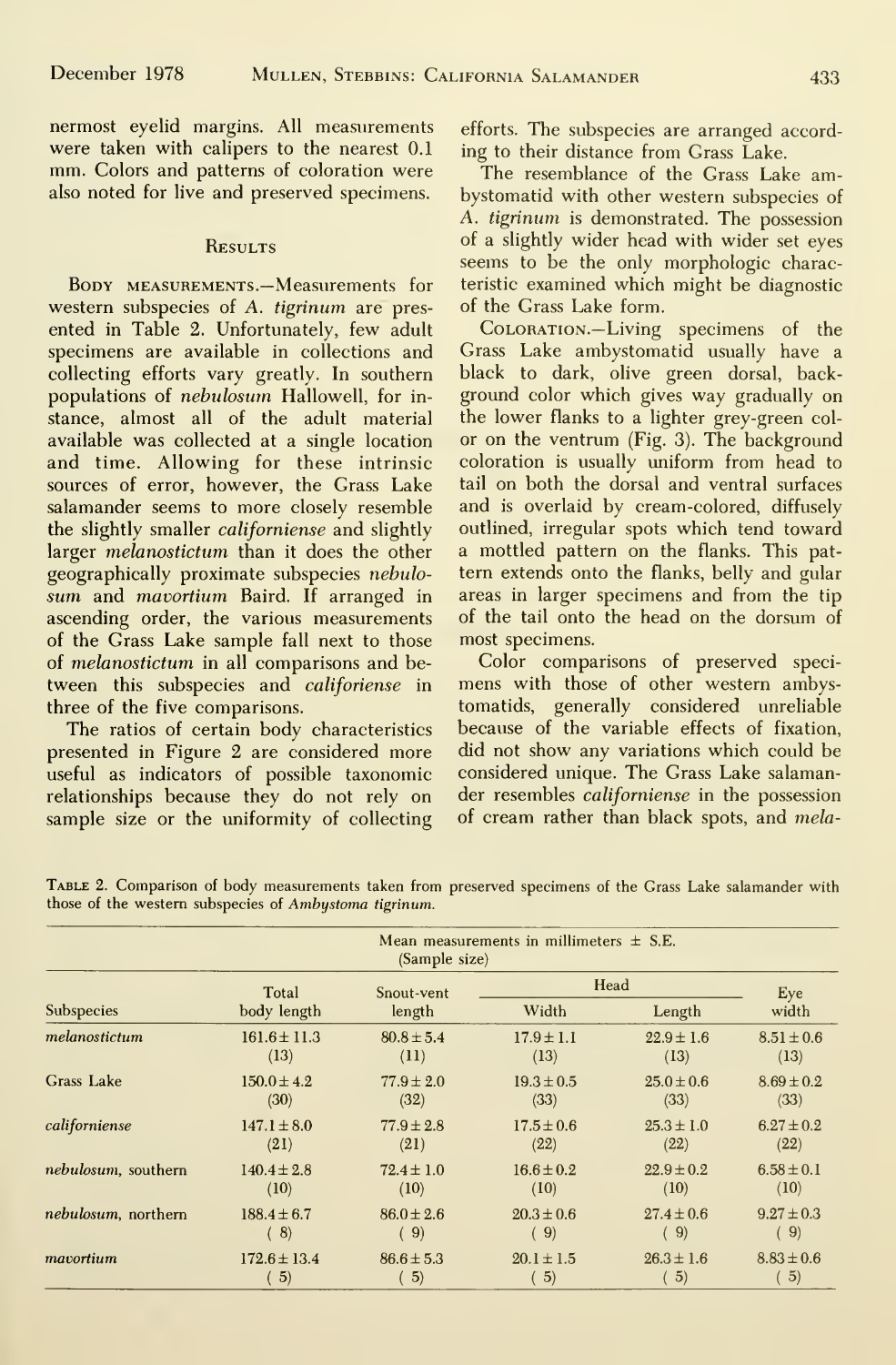nostictum in having mottling on <sup>a</sup> dark dorsal background. It is also similar to californiense in the extent to which patterns of spots extend over the upper body and onto the ventrum and gular regions. Although the individual variation in this characteristic is also great, the typical Grass Lake sala mander tends to have <sup>a</sup> greater number of smaller and more diffuse spots on the dor sum and <sup>a</sup> more extensive ventral pattern than does californiense.

## **Discussion**

The population at Grass Lake is known to have maintained itself for nine years. It appears to be well established and should be listed as an addition to the amphibian fauna of California.

Local residents apparently knew nothing of the existence of salamanders at Grass Lake prior to 1969. One amateur naturalist who had lived at the Grass Lake Ranger



Fig. 2. Morphologic characteristics of the Grass Lake salamander compared with those of western subspecies of Ambystoma tigrinum. Horizontal line represents range; vertical line represents mean; open rectangle represents one standard deviation on either side of the mean; black rectangle represents twice the standard error of the mean on either side of the mean.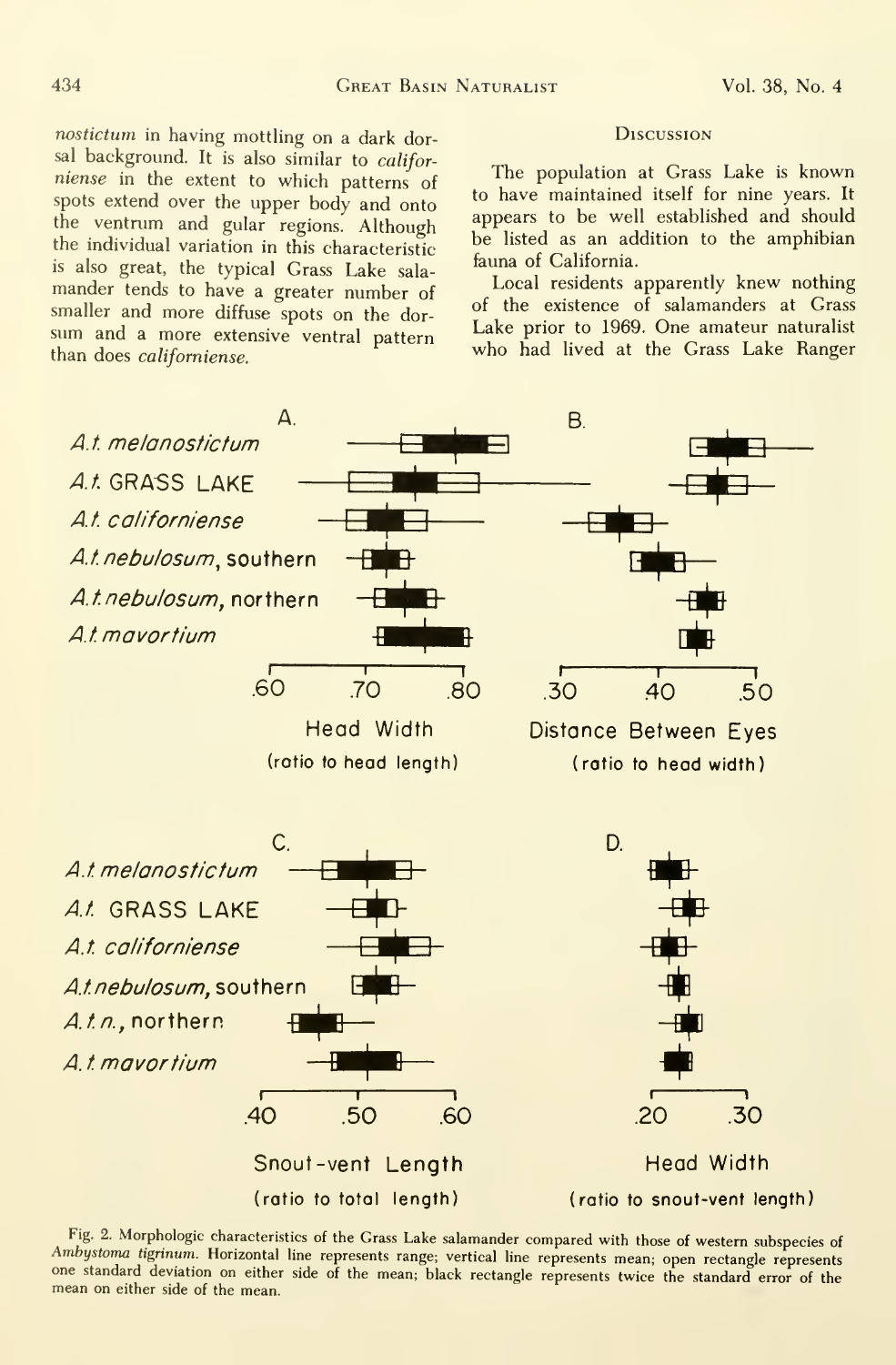Station from 1953 to 1960 stated that she had never seen salamanders in the area, nor had she known of anyone who had. She was aware of the existence of a salamander nearer to Mount Shasta, probably Ambystoma macrodactylum, known to exist in that area. Other residents reported occasionally seeing "slimy lizards" in creeks which drained into the Klamath River away from Grass Lake. Occasionally caught on baited trout hooks, they were said to resemble mud puppies (Necturus) and were probably lation could have existed in this isolated re-<br>larval Dicamptodon. existing poticed. larval Dicamptodon.

A very large number of adult salamanders were first noticed migrating from Grass Lake in the fall of 1969. Reports of hundreds of salamanders crossing the highway from the lake indicate that the population had grown, unnoticed, to a substantial size. The migration is usually completed in a single night during the first heavy annual rainfall and would be observed mainly by

motorists. Unless large numbers of salamanders were on the road, it is unlikely that disinterested motorists would report their presence. The animals blend with the pave ment and could easily be overlooked during the hard rains that stimulate migration. Ti ger salamanders in semi-arid western parts of the range are subterranian much of the year and are seldom encountered except during their brief breeding migrations. It is thus possible that a relatively large population could have existed in this isolated re- We obtained no larvae despite collecting attempts during both summer and winter months; however, our efforts were not in tensive.

We have considered the possibility that the Grass Lake salamander was introduced. "Water dogs" had been used as fish bait in Dwinnel Reservoir, a large impoundment about 32 km southwest of Grass Lake. A re-



Fig. 3. Living, anesthetized Ambystoma tigrinum collected from Grass Lake, Siskiyou County, California. A. MVZ 99976, <sup>a</sup> 148mm female collected <sup>8</sup> December 1969; B. RCS 11766, <sup>a</sup> 186mm male collected <sup>19</sup> October 1969.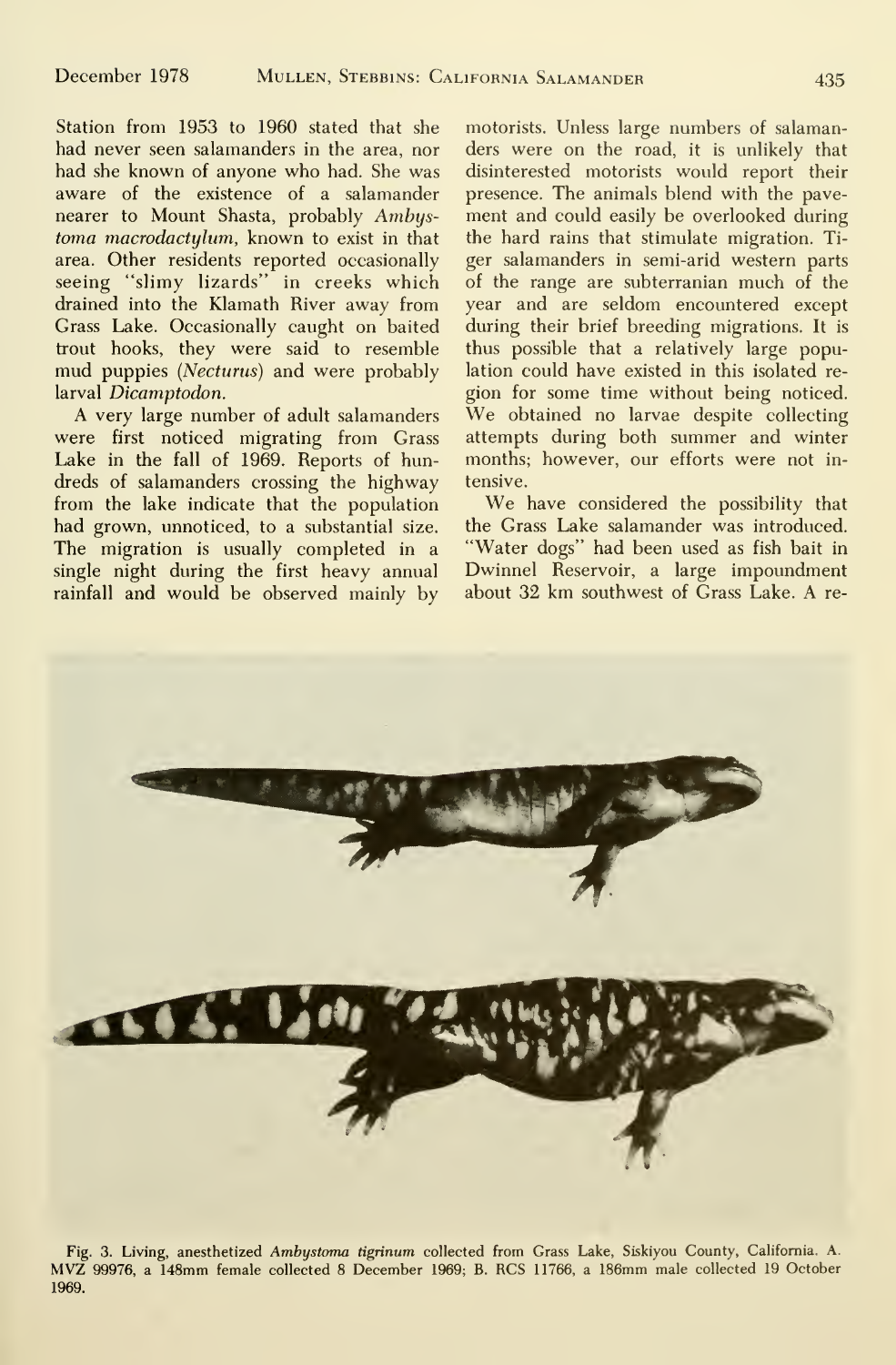tailer in Weed stated that the best source of his bait had been a dealer from the state of Washington who had supplied good numbers of gilled larvae described as uniformly dark grey above and lighter grey below. This source was stopped by California authorities in 1965 or 1966. It is most probable that the subspecies involved in these transactions was melanostictum.

A second source of "water dogs," de scribed as not having gills and with bright spots on the tail, was from a wholesaler who bought them in Texas or Louisiana. They were not as desirable a bait because they would not swim down into the lake as did the larvae from Washington. This cir cumstance, plus their much higher price, greatly limited the number imported. Cali fornia authorities stopped their importation after 1969, though in that year alone the bait dealer sold more than 7,000 of them. It is most probable that the salamanders in volved in these transactions were A. t. mavortium or the newt, Notophthalmus virides cens.

Another bait dealer in Redding, California, confirmed that they too had obtained good numbers of what they called "yellow water dogs" prior to 1969. These salamanders from a Texas supplier were described as about 10-12 cm in length and a uniform light yellow in color. Some had gills and some did not. It is again probable that these salamanders were A. t. mavortium.

After the Texas supply was stopped, small numbers of salamanders were obtained oc casionally from wholesalers in Nevada. These animals were described as lacking gills and uniformly light grey in color. The subspecies involved in the Nevada transactions could have been A. t. nebulosum.

Bait purchased in the Redding area was usually used in nearby Lake Shasta. Very little bait was probably transported the 130 km northeast to Dwinnel Reservoir. Indeed, the great majority of fishermen would have traveled to this lake from the populationdense Redding area and farther south. Sur viving baits, not released at the fishing site, would probably have been discarded by fishermen along the road leading from Dwinnel Reservoir to the southwest and away from Grass Lake. Oregon fishermen from the Klamath Falls area, most likely to use Highway 97 across Grass Lake, probably would not fish in California, where an out-of-state fishing license would be re quired. These factors tend to minimize the possibility of an accidental introduction of ambystomatids into Grass Lake. There re mains, nonetheless, the possibility that the Grass Lake population of salamanders re sulted from an accidental introduction of unused fish bait.

The Grass Lake population might have resulted from an increase in the numbers of an ambystomatid native to the area due to recent favorable environmental circumstances. If this is the case, the question re mains: why were they not observed prior to 1969?

Access to the area was only possible by a system of unimproved logging roads prior to 1932. Efforts to study the biology of this remote area were probably few prior to this time, and it is possible that these rarely encountered animals could have been present, undetected, or unreported. With the paving of the road came travel across the lake on a daily basis by hundreds of vehicles. This in creased traffic, however, would have passed quickly through the area and few travelers would have stopped, as there were no sid ings or recreation facilities until the late 1960s. Further, the numbers of salamanders were probably very low and any limited use of the area for recreation would probably not have occurred during the rainy period when migration takes place.

Any discussion of the existence of a pre viously unknown ambystomatid native to the Grass Lake area, must account for their high numbers in 1969. The dredging and maintenance of the railroad water supply pond may have stabilized and even permitted a gradual increase in the numbers of a small population of salamanders by providing a stable breeding habitat. Later, agricultural practices at the lake, initiated in the 1960s, may have provided the necessary en vironment for a more rapid growth of the population. When the natural drainage was interrupted, the water level of the basin was significantly altered. This may have dramatically increased the breeding success of the population by providing a large.